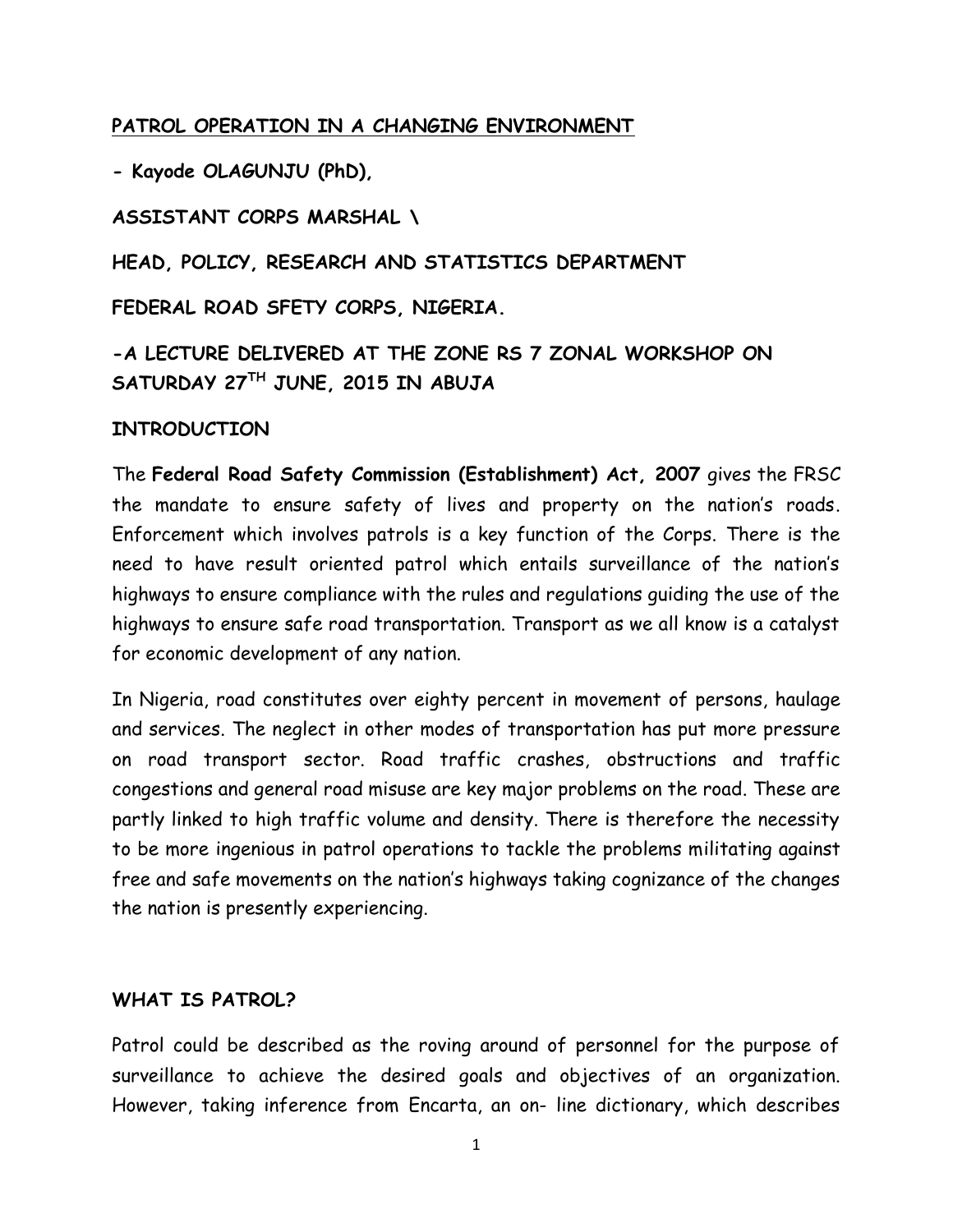patrol as the act of moving about an area especially by an authorized and trained person or group for purposes of observations, inspection or security purposes.

Patrol is explained to mean when a group of personnel, such as police officers, soldiers and other paramilitary that are outlined or identified for a particular function for official record for policing activities during event. The definition further clarifies; patrol as a group of personnel, such as law enforcement officers or military personnel, assigned to monitor a specific geographic area. This is also often referred to as a beat. Patrol could be used as prevention device and or intervention purpose(s) following occurrence in a target areas with the aims of preventing and controlling an occurrence or mishap and happenings or replication of disaster.

The **'FRSC Operations Procedures and Guidelines'** actually defines Highway Patrol as "a preventive enforcement technique." It further identifies the aspects of enforcement as Control, Surveillance and Punishment. It is to make road users conform to traffic regulations which specify desirable pattern of driving behavior and comportment on the roads.

#### **The patrol teams in FRSC actually do the following, among others;**

Educate \ Enlighten; Control traffic; Detect violations; Apprehend violators; Adjudicate; Penalize; Prosecute; Rescue victims; Clear Obstructions; Collate data; Escorts; and Reports

#### **PATROL TEAM AND SQUAD**

An FRSC patrol team comprises of 4-6 personnel led by an officer or a Marshal Inspector using a patrol vehicle and other authorized operational equipment, with or without a bike on patrol duties. Note that there can also be Foot Patrol.

A Patrol Squad however, is a collection of patrol teams led by an officer not less than a DRC.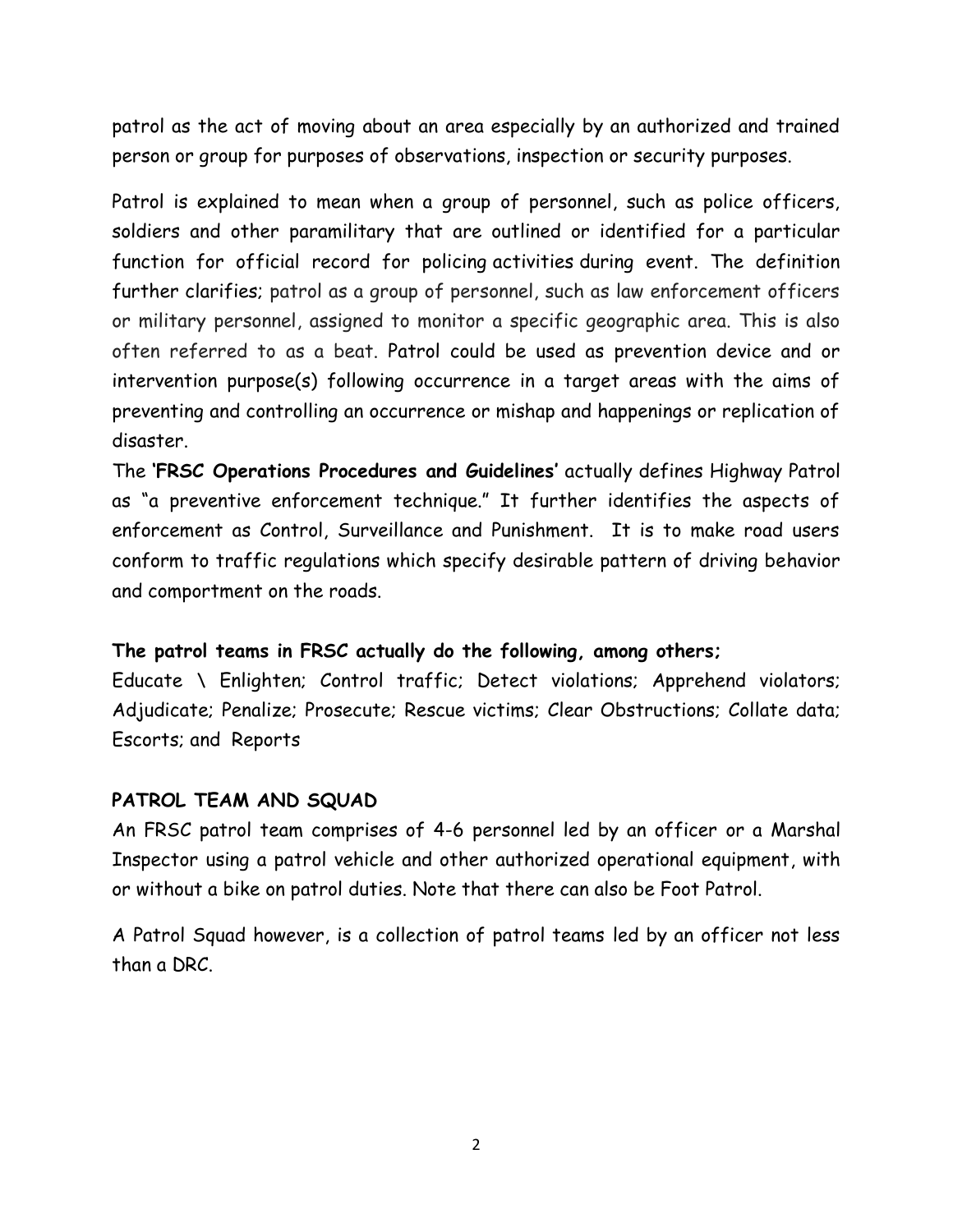### **WHY FRSC PATROL?**

Patrol is the hallmark of the Corps functions as it is relevant to the existence of the Corps. **Section 10 (2)** of the FRSC Act created the functions to be discharged by the Corps. The functions relate generally to:

- a. Making the highway safe for motorists and other road users.
- b. Recommending works and devices designed to eliminate or minimize accidents on the highways and advising the Federal and State Governments including Federal Capital Territory Administration and relevant government agencies on the localities where such works and devices are required and
- c. Educating motorists and members of the public on the importance of discipline on the highways.

#### **Other major functions include;**

- d. Clearing obstructions on any part of the highways
- e. Preventing or minimizing accidents on the highways.
- f. Giving prompt attention and care to victims of accidents.
- g. Conducting researches into causes of motor accidents and methods of preventing them and putting into use the results of such researches.
- h. Determining and enforcing speed limits for all categories of roads and vehicles and controlling the use of speed limiting devices.

All the above listed key functions of the FRSC require Patrol Operations for effective implementation.

#### **THE 6Es AS IMPLEMENTATION STRATEGIES**

The FRSC Strategies of fulfilling its mandates can be summarized in the 6Es approach namely;

Education; Enlightenment; Engineering; Environment; Enforcement; Enforcement and Evaluation.

**Education** deals with the basic knowledge and skills required to drive safely on the highways. The foundation knowledge and skills require, maneuverability of the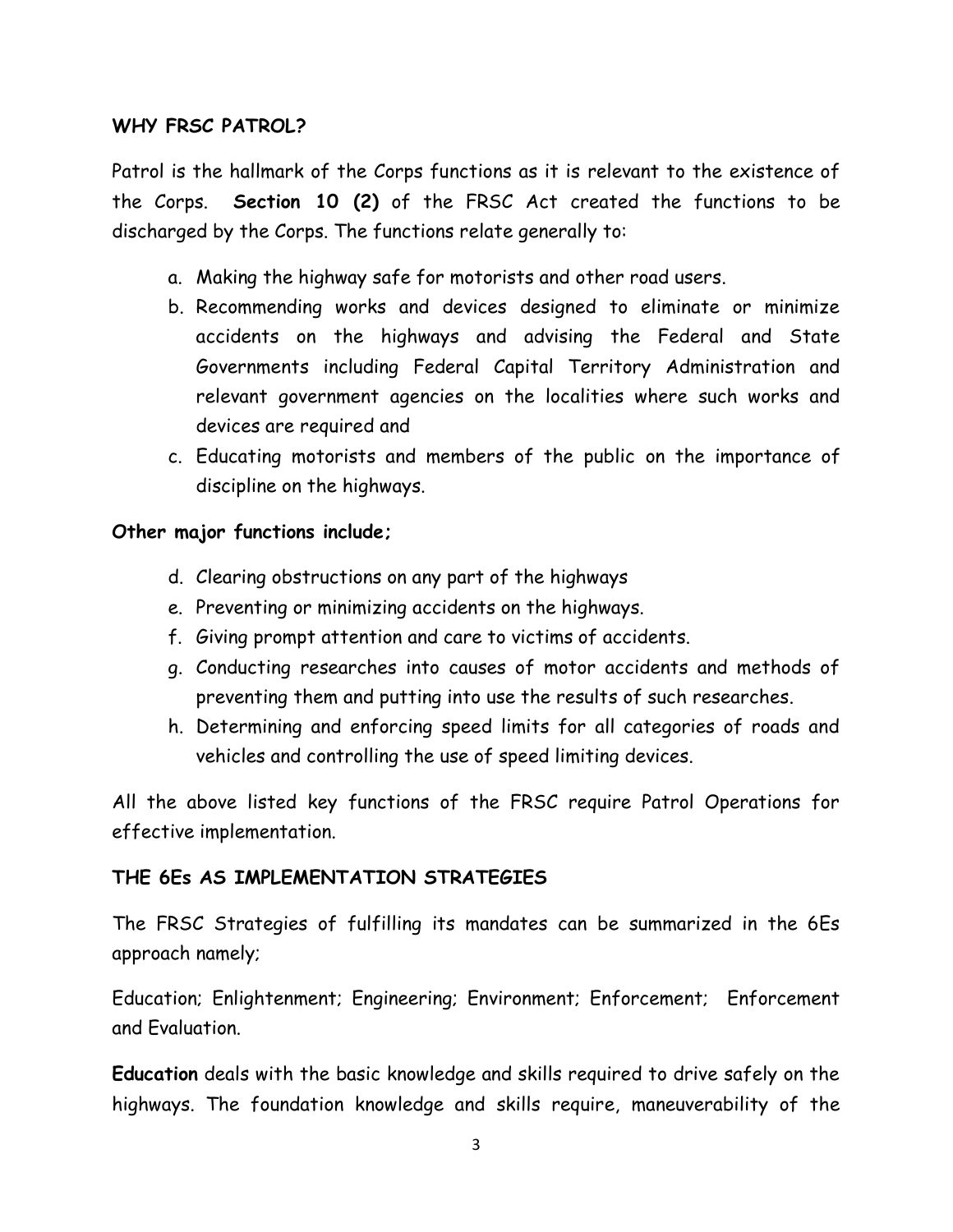vehicles and general or basic general information on the use of the road are covered under educational matters.

**Enlightenment** concerns further information required to safely use the road, for example, giving information that the visibility is poor on a particular road and motorists should reduce speed or providing information on how to obtain a driver licence, is about enlightenment.

**Engineering** approach is using technology to handle certain issues. For example, devices such as airbags, speed limiters, collapsible steering, radar guns,and traffic lights are engineering solutions.

**Environment** deals with the road and prevailing conditions such as road conditions, traffic density, weather and light conditions that may affect driving.

**Enforcement** is to ensure compliance with the rules and regulations guiding the use of the vehicles and the road generally. The powers of arrests and prosecution of erring drivers and other stakeholders are enshrined in **Section 10 (4)** of the FRSC Establishment Act (2007).

**Evaluation** is to determine which of the strategies (6Es) or the combinations of the strategies that should be employed to enhance road safety in any particular jurisdiction.

It is quite obvious that the 6Es can be properly and effectively adopted with well coordinated and meaningful patrol operations.

#### **TYPES OF PATROL IN FRSC**

**MOBILE SPEED CONTROL** – a patrol car leading other vehicles on the road at regulated speed to avoid other Motorists driving above the speed limit.

**STATIC SPEED CONTROL PATROL**- usually involves the use of the radar guns and with a bike or other vehicles stationed ahead of the radar points to arrest speed violators. This is different from the style of patrol teams parking at a particular point for hours to operate, which is being discouraged by the Corps.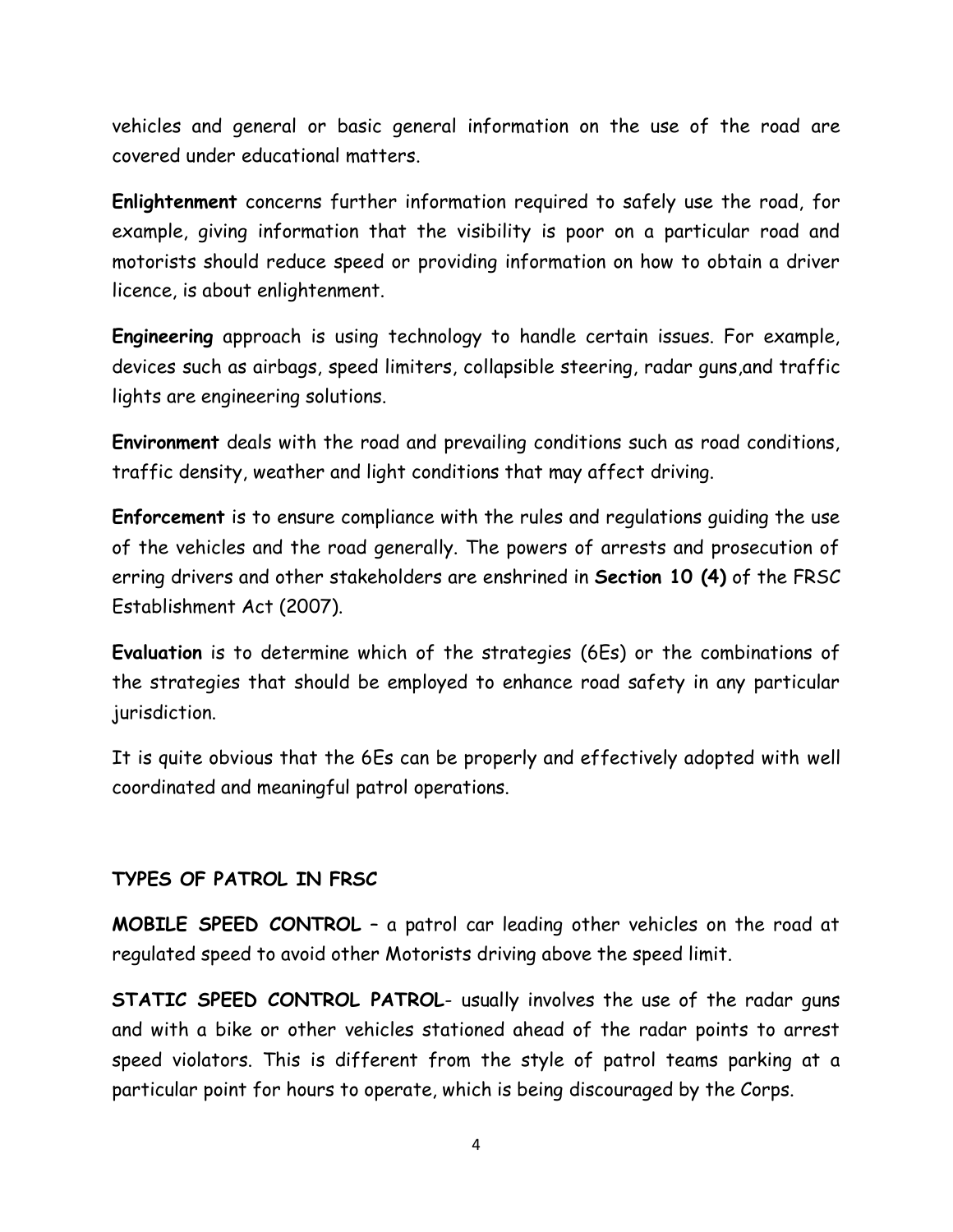**SURVEILLANCE PATROL**- it is a form of general patrol at any speed designed to monitor traffic or apprehend violators.

RESCUE- it is done to mobilize team to crash scenes. Ideally, it involves an ambulance. Victims are transported urgently but at safe speed to the road side clinics or hospitals.

**NIGHT PATROL** – this is mostly between the hours of 1800 and 2200hrs or as it may be arranged

**DAY PATROL** – patrolling during the day, usually in two shifts of between 0600 and 1300hrs and 1300 and 1800hrs

**SPECIAL PATROL** – Usually embarked upon either as an intervention patrol to address a particular issue eg fake number plates or driver's licence or overloading ('Operation TOWOL', that is Total War On Overloading) or patrol organized during festive or special event period when high traffic density is anticipated e.g. 'Operation Eagleye' or Presidential Inauguration Patrol.

**INTRA-CITY\URBAN PATROL**- Patrol activities within the town or city.

**INTER-CITY \ HIGHWAY PATROL**- Patrol along the road linking two or more towns or cities

Some of the Patrol types are interwoven.

## **PREPARATIONS FOR PATROL**

The team should be well prepared

- e-tablet /booking sheet signed for and ready for use
- CUG telephone collected
- Other communication devises e.g. radio and walkie-talkies must be ready
- Siren and other authority devices ready\functional
- Team members should be smartly, neatly and correctly dressed (name and PIN tags as applicable too)
- All the forms and relevant stationery are in the vehicle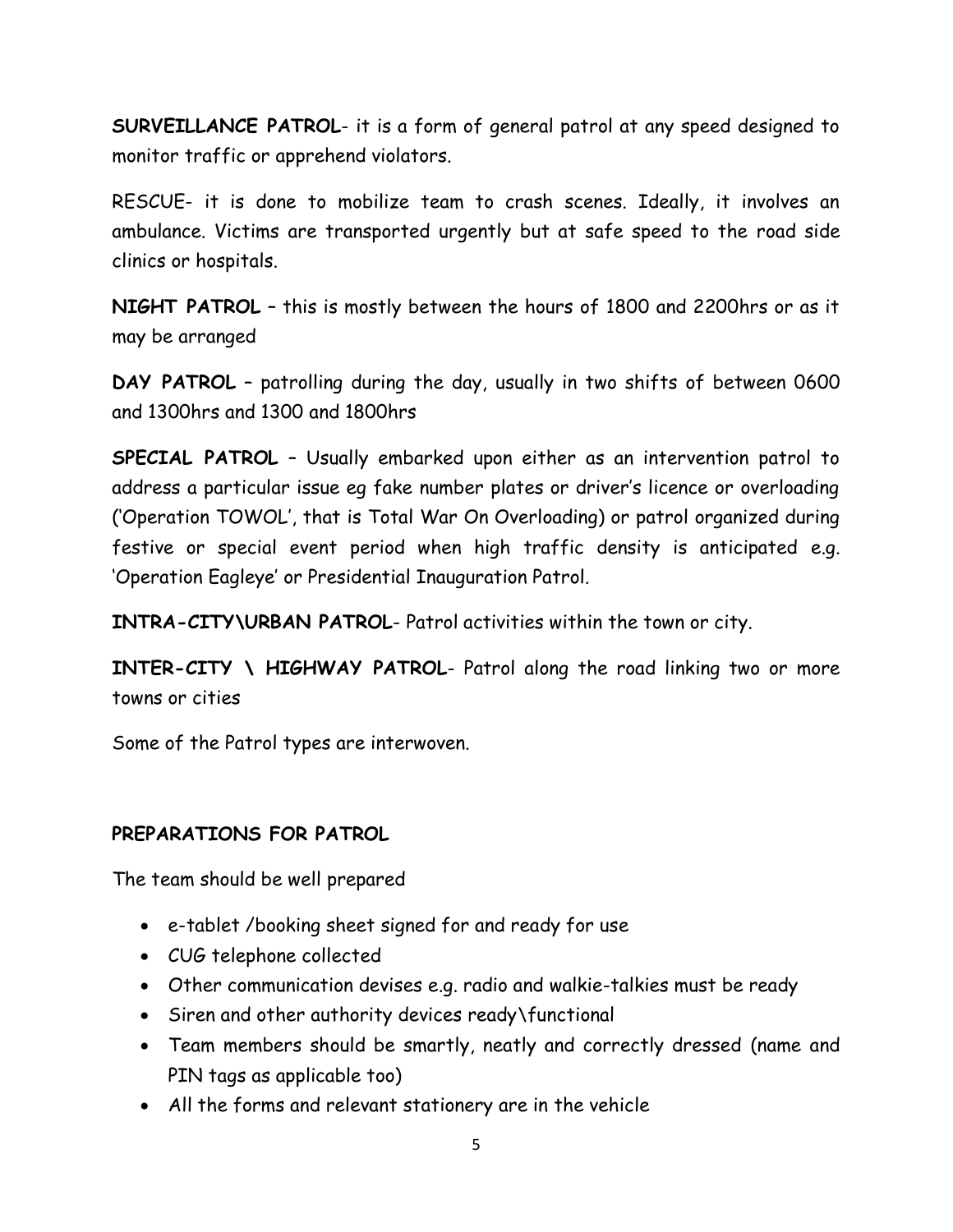- Emergency items such as rescue kits, tow ropes, warning signs, and first aid kits are available
- The vehicle must be fit for patrol
- Declaration of money by every member of the team which must not exceed approved amount (=N=500) except on permission of the commanding officer
- Routes and patrol teams roster must be strictly adhered to. If there must be route diversion on emergency, the office e should sanction it.
- All team members should properly understand their roles and adhere strictly to them
- List of wanted offenders should be handy

# **CONDUCT AND COMPORTMENT**

The way the Corps is perceived by the public is largely dependent on the Conduct and Comportment of the patrol teams.

- Proper dressing
- No alcohol or other intoxicants
- No abusive language. No careless talk
- No brutalizing of road users. No use of sticks, horsewhips or any dangerous items
- Be courteous
- Civil conduct
- Be ready to teach, educate and guide
- **Effective communication**
- No generalization- be mindful of ethnic and religious sensibilities
- Be firm and fair
- No bribery, gratification or other corruptive tendencies
- Do proper documentations
- Take good care of confiscated materials
- No confiscation of spare tyres, number plates or any other unauthorized items
- Crash victims recovered monies and other properties must be taken care of and properly accounted
- Do not deliberately damage other people's vehicles or properties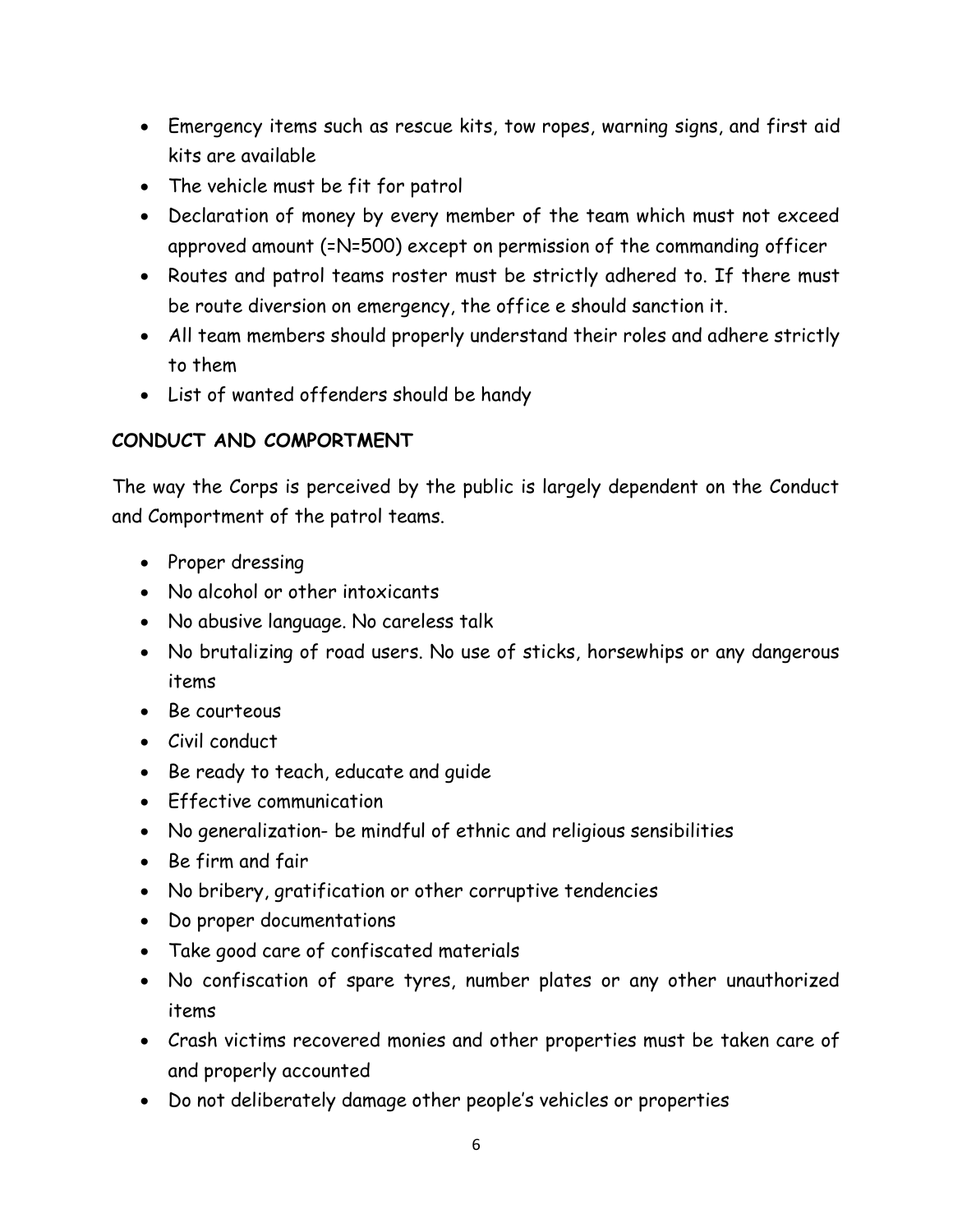- Do not be a fault finder
- No unhealthy post booking relationship
- Every patrol team member should return to base with other team members except while escorting impounded vehicles
- Every team member should be ready to submit him or herself to the control of surveillance officers when ordered to do so
- Injured victims and corpses should be properly treated and conveyed and should be accorded deserving respect
- No unauthorized posting of victims photographs on social media
- No not engage in speeding or violation of traffic laws

## **POWERS OF MEMBERS OF THE CORPS**

**Section 10 (4) of the FRSC Act, 2007** confers on the members of the Corps, in the exercise of the functions conferred by the Act, the power to arrest and prosecute persons reasonably suspected of having committed any traffic offence.

**Section 10 (5)** of the Act further empower members of the Corps to:-

- Remove and detain any vehicle which has been parked in a manner that causes obstruction
- Provided that if the driver or owner of the vehicle fails to reclaim such vehicle within six (6) months of the date of its detention the Corps may apply to the High Court for an order forfeiting the vehicle to the Corps which may thereafter dispose of the vehicle by public auction and deposit the proceeds of the sale in government treasury
- Endorse after conviction any driving licence indicating the offence committed by its holder
- Seize, when necessary, the driver's licence of any person suspected to have committed under the Act and the documents or particulars in respect of the vehicle by which the offence is committed or suspected to have been committed
- Impound a vehicle suspected to have been stolen where the driver of the vehicle fails to produce on demand and the satisfaction of the member of the Corps the particular of such vehicle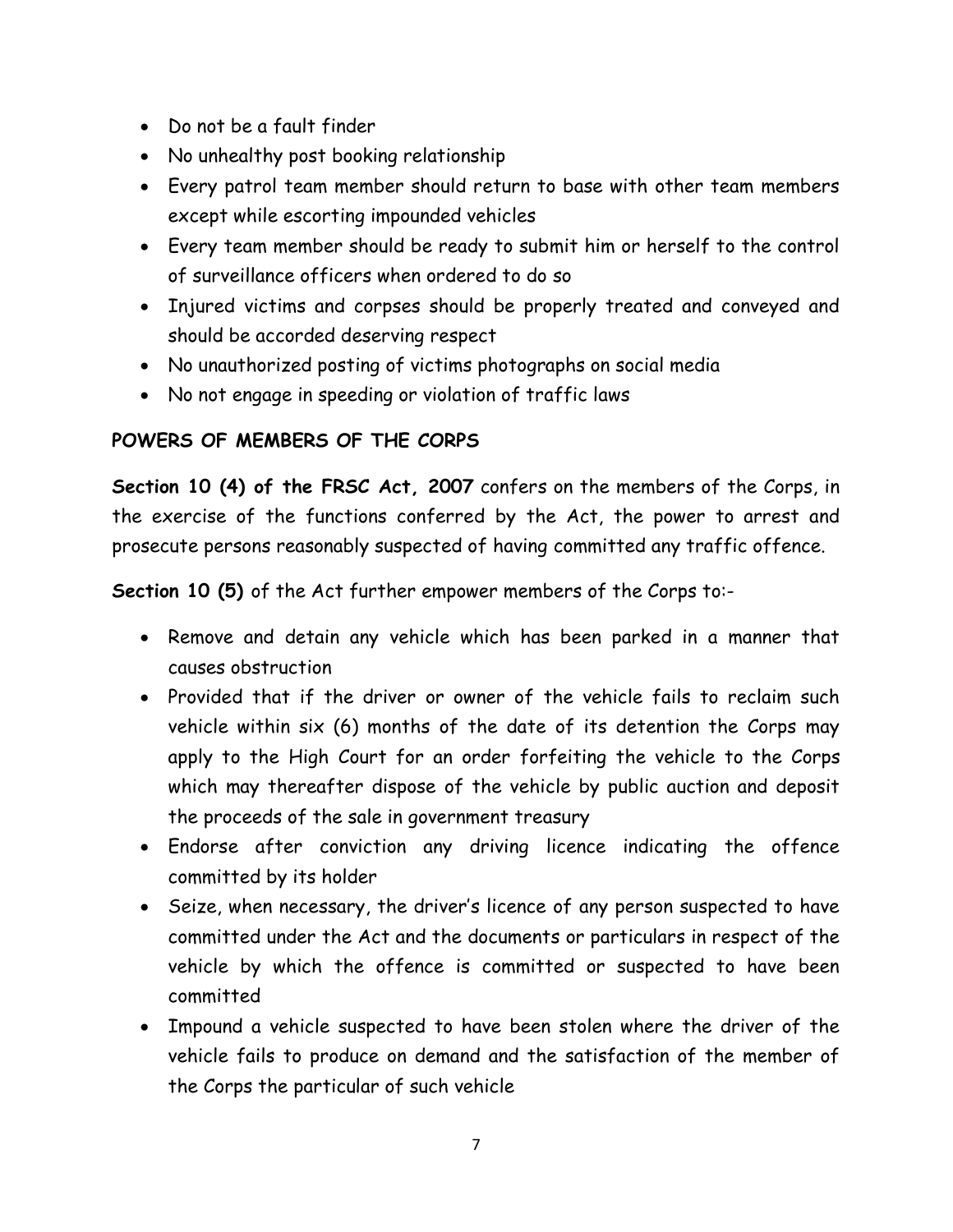- Tow away and park such impounded vehicle in the premises of the Corps and promptly notify the Police of the matter for further investigation
- Declare an offender as wanted when he fails to answer charges against him under the Act
- Impound any vehicle by which an offence under the Act is reasonably suspected to have been committed and
- Arrest and prosecute an offender offering bribe to any member of the Corps or attempting to corrupt a marshal on duty

**Section 10 (7)** provides that " a person suspected to have committed an offence under the Act may be prosecuted in any Magistrate Court in the Federal Capital Territory , Abuja or the state within which the offence is committed.

## **POWER TO DEMAND AND SEIZURE OF DOCUMENTS**

**Section 28 (1)** of the FRSC Act states that " a member of the Corps may demand and retain the driving licence and\or vehicle documents of a traffic offender to secure his compliance with payment of fine or appearance in court. On the payment of such fine or appearance in court, the driving licence and\or vehicle document shall be returned to the driver forthwith."

## ISSUANCE OF NOTICE OF OFFENCE

**Section 28 (2)** of the Act declares that "when a driving Licence is retained, whether or not pursuant to this section, the member of the Corps retaining the licence shall issue a notice of offence sheet indicating the seizure and inform the person surrendering the licence of the office of the Corps at which it may be reclaimed."

#### **APPLICATION OF OTHER LAWS**

**Section 10 (10)** of the Act provides that "for the purpose of enforcing or prosecuting offences under this Act, Road Traffic Laws of a state, the Federal Highway Act and any Regulations made under these laws shall apply to this Act.'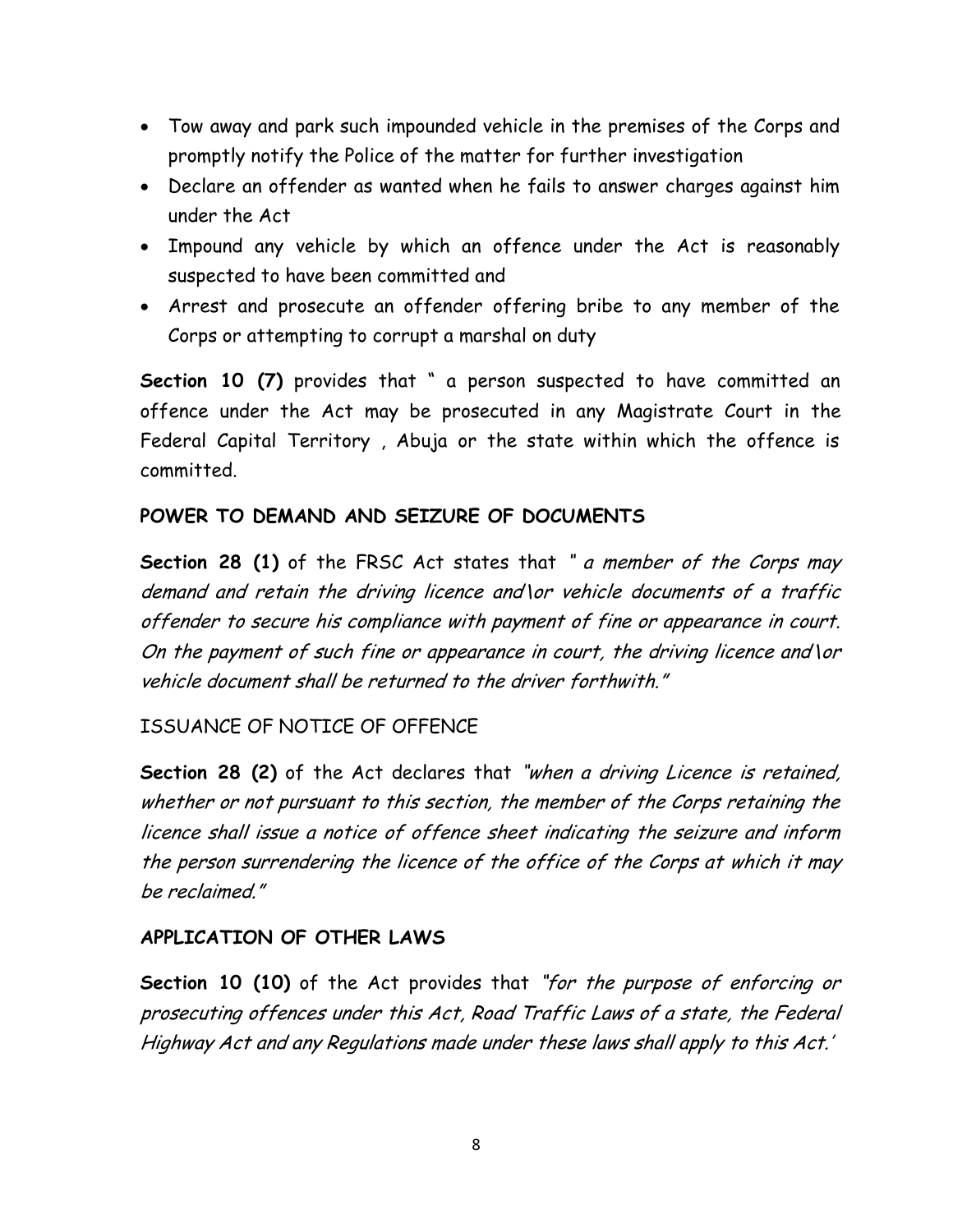#### **POWER TO BEAR ARMS**

**Section 10 (9)** of the Federal Road Safety Commission (Establishment) Act, 2007 also declares that "for the purpose of carrying out or enforcing the provisions of this Act, such members of the Corps as may be determined by the Commission, exposed to high risk in the enforcement of the provision of this Act, shall have the same powers, authorities and privileges including power to bear arms as are given by law to members of the Nigeria Police."

## **MOBILE COURT OPERATION**

The Chief Judge of a State or the Federal Capital Territory, Abuja is empowered in **Section 10 (8)** to establish special or mobile courts for the purpose of prompt trial of traffic offenders under the Act. So, a mobile court can actually be on the road with a patrol team for prosecution of apprehended traffic offenders.

## **FRSC OPERATIONS IN A CHANGING ENVIRONMENT**

Reminiscence into the Corps operations revealed that the impact created by the Corps in reduction in road crashes is significant and achieved through consistent and modern patrol tactics. This is revealed in the rate of awareness and the impact created in Nigeria, West Africa and globally. Presently the Corps has made marks in road traffic management and administration in Nigeria and is considered a good example of the lead agency concept in road safety administration.

## **THE CHALLENGES OF OPERATIONS**

However, we need to look at certain challenges of FRSC Patrol Operations using RS 7 Zone (comprising of the Zonal Headquarters, the Federal Capital Territory and the Niger State Commands) to mirror the general patrol operations of the Corps.

These include:-

 **Constant challenge of the mandates of the corps**- with the setting in of the democratic government, the Corps has faced series of litigations on the core functions of the corps such as driver's licence production, procurement and renewal processes; the implementation of the new number plates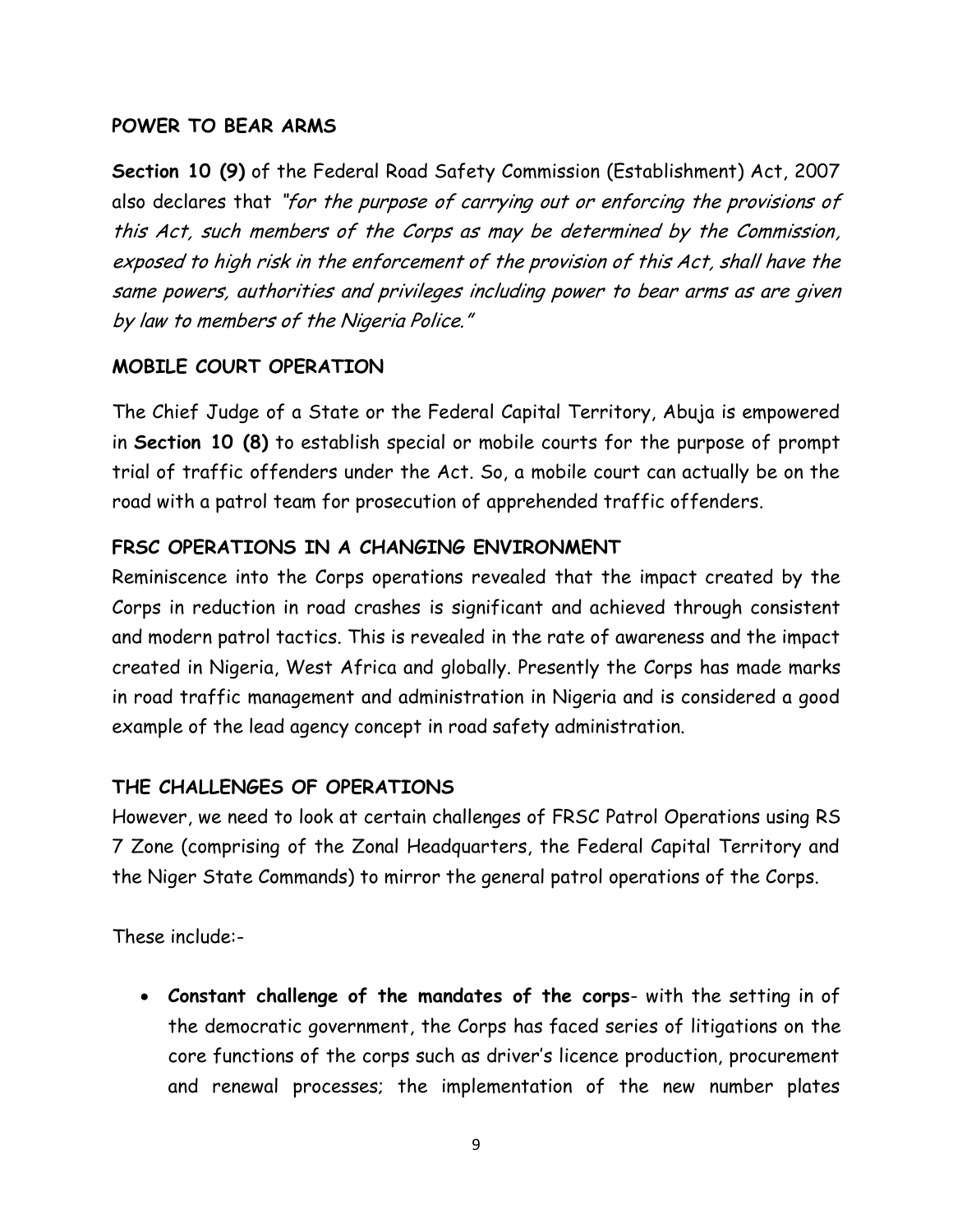scheme; arrests of offenders and detention of offenders vehicles. Many also feel some of the functions being performed by the Corps should be states responsibilities under the Federation arrangement. Strictly enforcing the laws becomes a major issue as some offenders do challenge the authority of the Corps on the road. Tens of millions of naira is spent annually on litigation. These cases also serve as distractions to the Corps in achieving its goals of reducing RTC on Nigerian roads.

- **Poor Road Conditions** the road network, though there have been some repairs carried out, is still largely in bad state. Definitely, good roads will enhance our patrol operational duties.
- **Low Level infrastructural Development** The technological infrastructure of the country is still low necessitating expending a lot of energy on building the infrastructure rather than lapping on the existing technological framework, for example, the Corps has about 500 v-sat nationwide. A broadband network infrastructure would have saved the Corps of such huge expenditure or dissipation of energy. Another example is FRSC having to build a Call centre for the emergency toll free number 122 when the national emergency number was not created. Even with the national emergency number 112, the FRSC 122 is considered far ahead of the 112 in terms of effectiveness. Of course, these affect our patrol operations
- **Violation of Human Rights** some patrol men do violate the rights of some road users, attracting litigation and distractions. Marshals need to be more knowledgeable on the rights of citizens as they enforce the laws.
- **Low Technological Development in Patrol Operations** the Country ought to have reached the level of deploying speed and surveillance cameras in major towns, cities and on busy corridors nationwide to aid enforcement. We also presently rely on CUG phones as a form of communication whereas VHF and UHF radios would have been cheaper and more effective.
- **Finance** is a major issue. The bulk of FRSC finance comes from Government budgetary provision and with many other competing needs of governance, the money is never enough. The private sector financing of road safety projects is still low.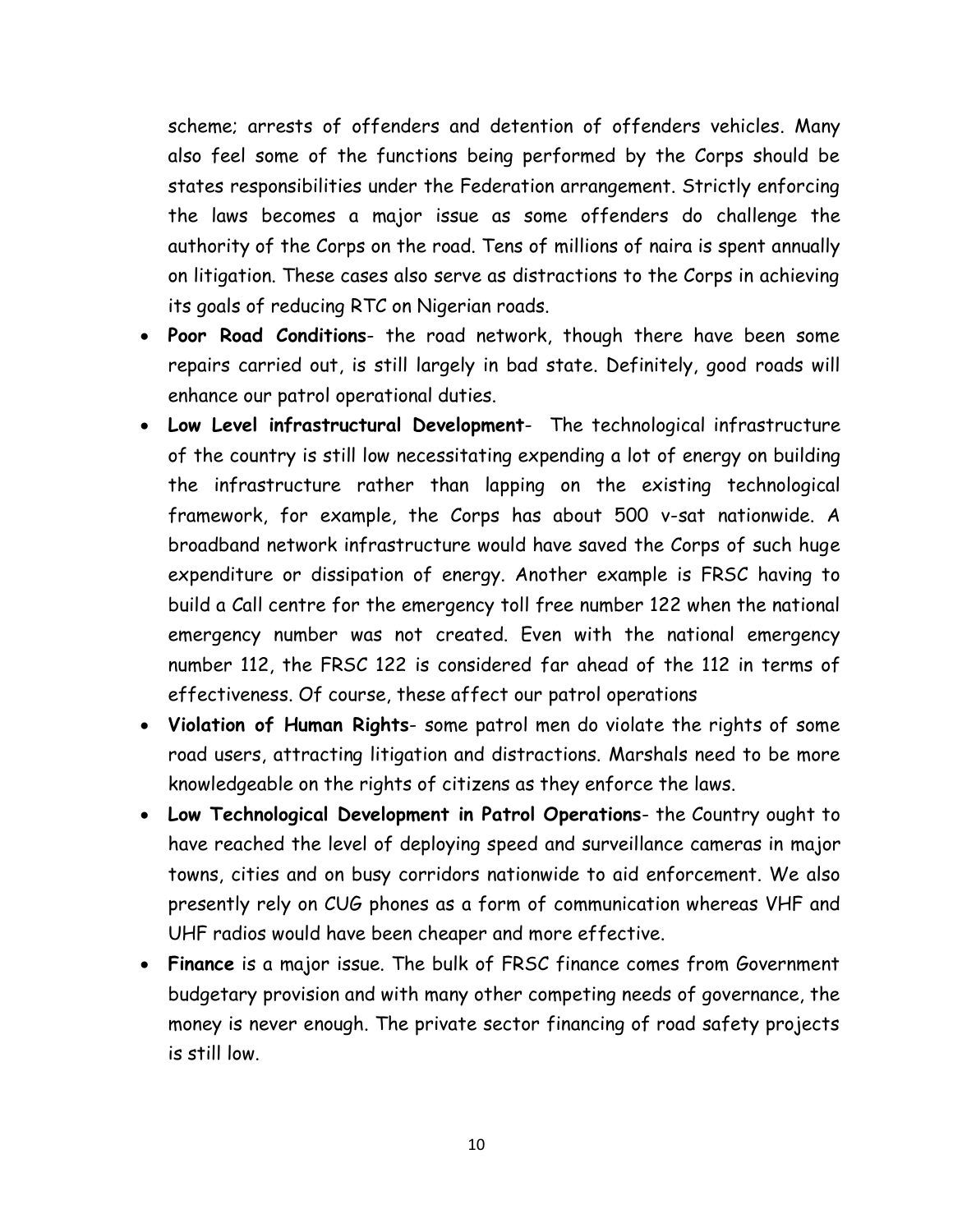- **Database** the Corps is building a strong database on drivers and vehicles to aid motor vehicle administration which of course includes enforcement matters. A patrol team does not need to pursue an offender if there is a good database containing his details.
- The **e-tablet challenges** concerning network and malfunctioning. Though the booking could be done offline for later synchronization, more tablets are required for more effective operations
- **More Commands** needed for better spread- FCT presently has 15 unit Commands while Niger has 8 commands.
- **Inadequate Logistics** there are 41 patrol vehicles, 9 ambulances, 2 tow trucks and 21 motorbikes to cover FRSC delineated 64 operational routes in FCT while there are 18 patrol vehicles, 3 ambulances, 1 tow truck and 6 bikes to cover 36 operational routes in Niger. (See Table below).The 59 patrol vehicles being used in Zone 7 is a 22.9% of the total 258 patrol vehicles nationwide. The vehicles may still be considered inadequate to effectively cover the total 2413.8km road network in the Zone comprising of 236.6km for FCT and 2,177.2 km for Niger state. Statistically a patrol car is covering 5.8 km of the road in FCT and a huge 120.9 km of the road network in Niger state, if FRSC is to cover all the routes. On the Zonal basis a patrol car covers 40.9km. The FCT patrol car kilometer ratio may appear low, but considering that the FCT is largely urban it is still not adequate. If we then considered the fact that on the average, a patrol car is provided only about 10 litres of fuel per day due to inadequate allocation, then we will understand the low coverage. So the Commands employ more of "static patrol" which involves parking in front of the office or just around the office to arrest the motorists that decide to stop for them and for secondary offences like non provision of fire extinguishers and driver's licence violation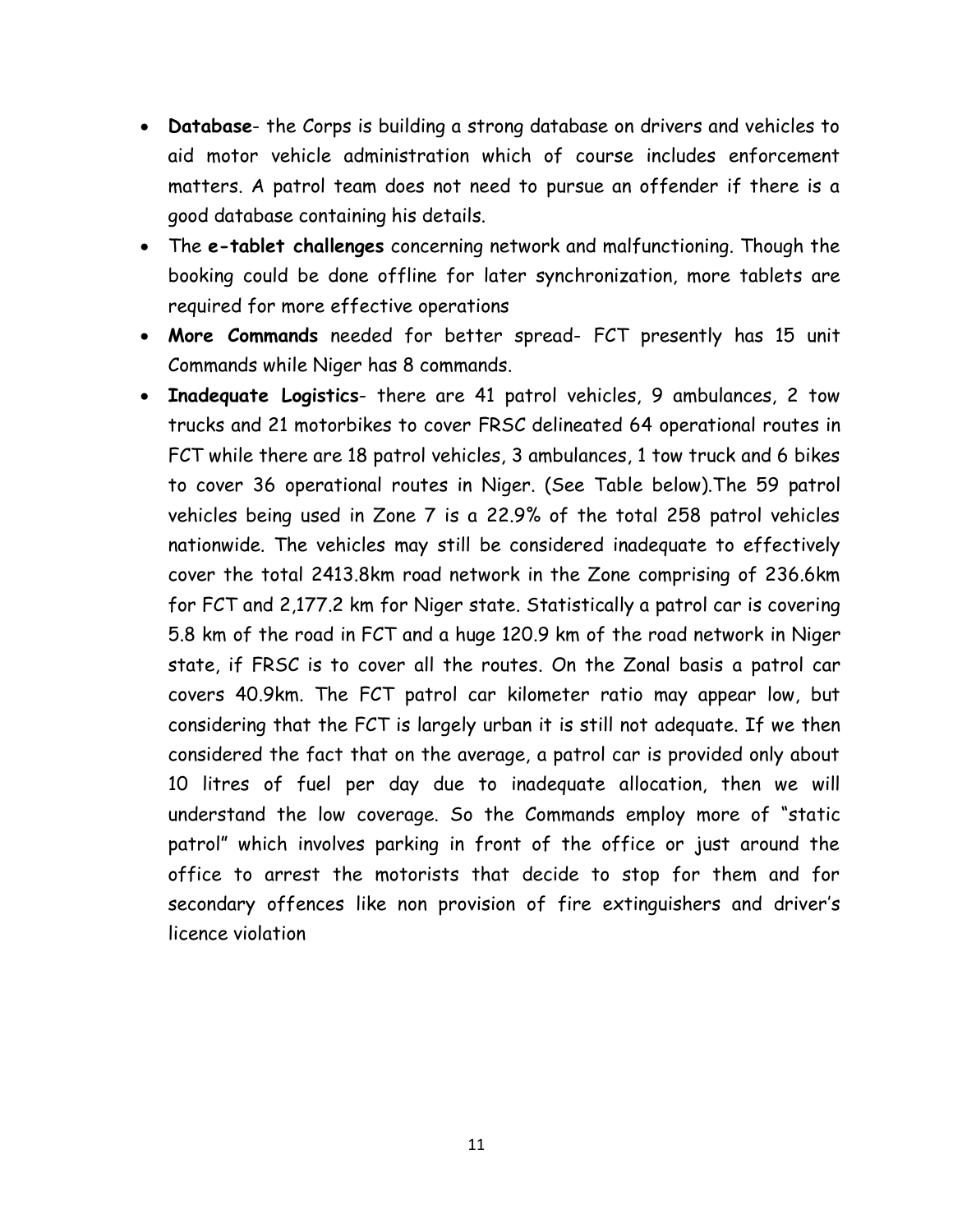|                  | <b>PATROL</b>   | <b>AMBULANCES</b> | <b>TOW</b>    | <b>BIKES</b> | <b>TOTAL</b> |
|------------------|-----------------|-------------------|---------------|--------------|--------------|
|                  | <b>VEHICLES</b> |                   | <b>TRUCKS</b> |              |              |
| <b>FCT</b>       | 41              | 9                 | 2             | 21           | 73           |
| <b>NIGER</b>     | 18              | З                 |               | 6            | 28           |
| <b>TOTAL</b>     | 59              | 12                | 3             | 27           | 101          |
| NATIONWIDE   258 |                 | 48                | 18            | 114          | 438          |
| Percentage for   | 22.9%           | 25%               | 16.7%         | 23.7%        |              |
| <b>RS 7</b>      |                 |                   |               |              |              |

**Table 1 :Operational Logistics in RS 7**

## **Non utilization of Patrol Officers for patrol**

Out of the 403 officers in FCT, 327, that is 81% are in the ARC-RC patrol rank bracket, but many of the officers are not being used for patrol activities. The situation is the same in Niger Command where 78.5% of the officers are in the patrol rank bracket. At the Zonal Headquarters, 14 out of the 34 officers, that is 41% are those that should be on patrol. On the general level, 454 of the 581 officers are in the ranks that are deployed for patrol operations. If we have these officers made available for patrol activity which is the core duty of the FRSC, there will be more visibility on the road. It will also address the issue of just few sets of people going on patrol.

|              | Total<br>number<br>of<br>staff | Total<br>number<br>of<br><b>Officers</b> | Total<br>number<br>of<br>ARCs-<br><b>RCs</b> | Total<br>number<br>of<br>Marshals | Percentage<br>of ARCs-<br><b>RCs</b> |
|--------------|--------------------------------|------------------------------------------|----------------------------------------------|-----------------------------------|--------------------------------------|
| <b>FCT</b>   | 1290                           | 403                                      | 327                                          | 887                               | 81%                                  |
| <b>NIGER</b> | 529                            | 144                                      | 113                                          | 385                               | 78.5%                                |
| <b>ZONE</b>  | 124                            | 34                                       | 14                                           | 90                                | 41%                                  |
| 7HQ          |                                |                                          |                                              |                                   |                                      |
| Total        | 1853                           | 581                                      | 456                                          | 1360                              | 78.4%                                |
| in the       |                                |                                          |                                              |                                   |                                      |
| Zone         |                                |                                          |                                              |                                   |                                      |

|  | Table 2: Manpower Deployment in RS 7 |  |  |
|--|--------------------------------------|--|--|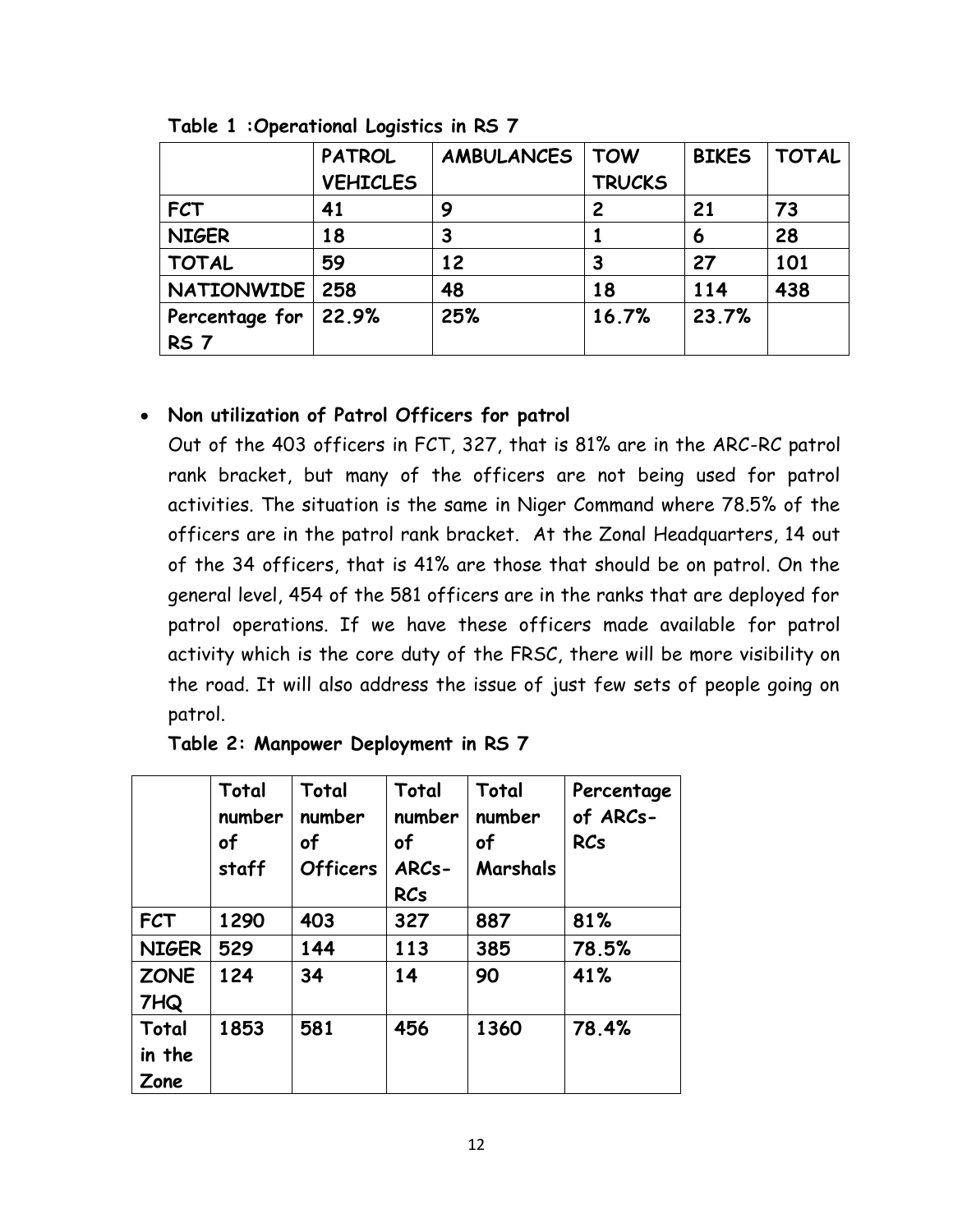- **Hostile Road Users** road users are becoming more hostile to the patrol teams. A total of 141 assault cases were reported in Zone RS 7 in 2014. This is too high.
- **Bribery Cases and Other Forms of Indiscipline** is also on the increase. In 2012, a total of 43 staff were terminated\dismissed after trial, out of which 22 were based on patrol misconduct. 1 of the staff came from zone 7. 53 staff were terminated in 2013 and 3 of them for patrol related offences while the figures rose to 109 terminations in 2014 and 30 of them had to do with patrol misconduct. 2 of the terminated staff also were from RS 7. As at 24 June 2015, 35 staff had already been terminated in the year with 9 of them relating to patrol misconduct
- **Lack of Proper Supervision** in many Commands, patrol takes off very late while there is no serious commitment on the part of officers and men on patrol duties.
- **Preference of Special Assignments to Patrol Duties** Some Commands and their staff prefer special duties like escorts, traffic controls at burials, weddings and special events to patrol duties. This is purely for pecuniary reasons.
- **Non maintenance of operational equipment like bikes and patrol vehicles.** Patrol vehicles are parked for repairs which costs could be as low as ten thousand and gradually, the vehicle parts are removed and used to repair other vehicles. Once new vehicles are allocated, many Commands immediately ground an old one or alternately deploy them on the road for one or two days in a week hinging their actions on lean allocation.
- **Non deployment of patrol devices like radar guns and alcolysers/ breathalyzers on patrol.** Some of these devices are still in the packs in the Commands' stores or duty offices
- **Welfare Issue.** Sometimes, patrol teams are not paid allowances approved for them during special operations. Also, due to no barrack accommodation, mobilization for patrol or rescue becomes more difficult. Many staff stay in despicable abode in far places from the offices as they cannot afford decent accommodation in towns and cities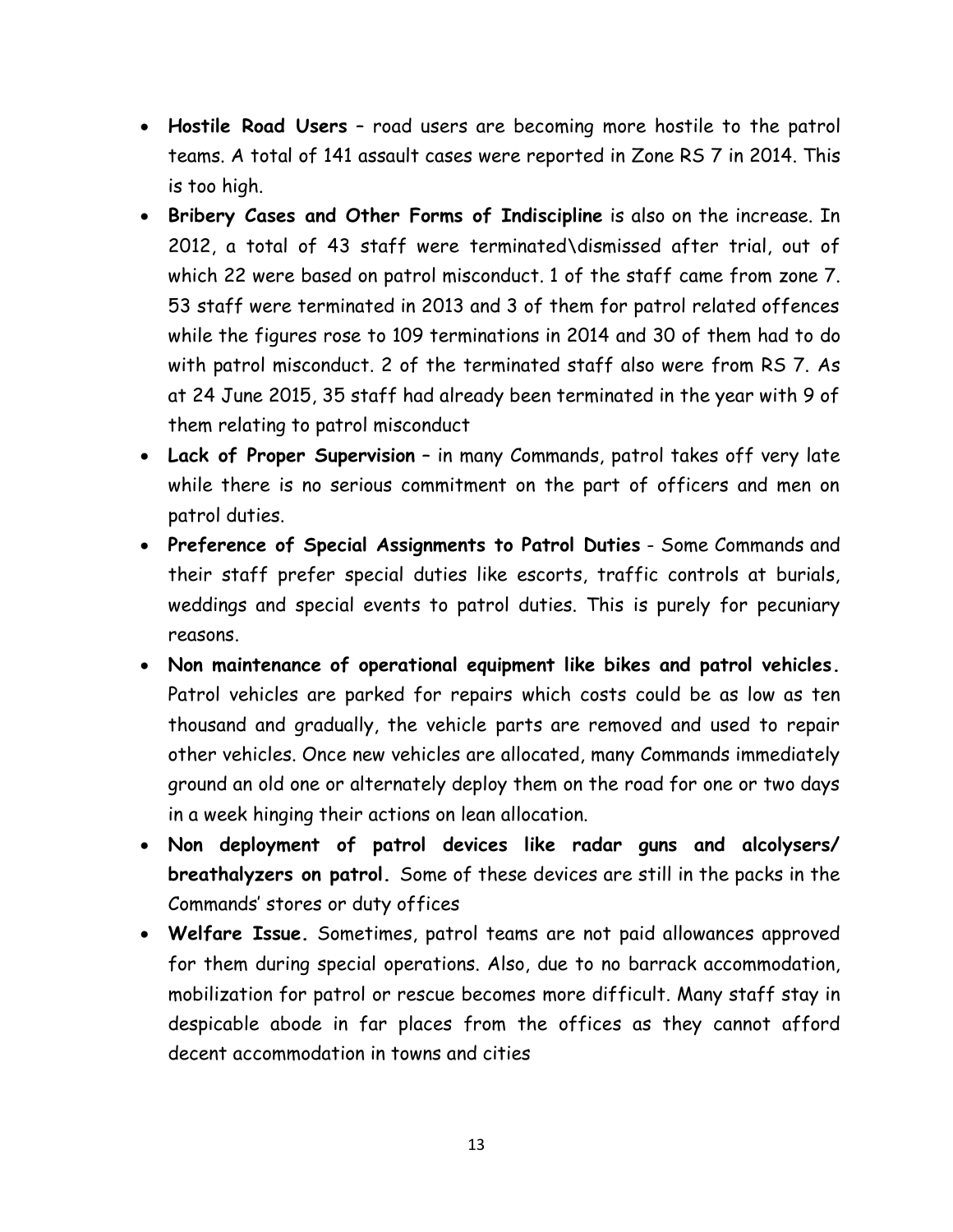- **Lack of Proper Patrol Focus**. FRSC for example claims that over 60% of crashes in the country were speed related but less than 1% of total arrest cases are for speed violations. How do we reconcile these?
- **Low and Irregular Allocations** the allocations to the Command is grossly insufficient and also non regular. The money available for fuelling of patrol vehicles is so low and in many Commands, just enough to take the patrol vehicles, few metres away from the offices. You can imagine what happens if fuel finishes in the patrol vehicle or ambulance while conveying injured victims to the hospital!
- **Falsification and Inputting of Wrong Data by Commands**. Traffic count data, vehicle kilometer coverage data among other operational data that would have aided proper operational planning are daily falsified or with wrong inputs from the Commands.

#### **Wrong inputs**

Going by the Monthly Reports submitted by the Zone, it was stated that in 2014, excluding January and August on which no data was provided, the FCT Command claimed to have covered 148,113,300 kilometers on patrol while Niger reported it clogged 15,457, 129 kilometers of patrol. An analysis of the claims revealed that if all the 73 patrol vehicles, ambulances, tow trucks and bikes available to the FCT Command had been put on patrol for the whole 300 days which make the ten reported months, each vehicle or bike would have covered 6,763 km daily and at the estimated maximum fuel efficiency of 1 litre of petrol for 8km for the vehicles being used, it meant each vehicle or bike consumed 843litres of fuel daily. At =N=87 per litre, it meant the FCT Command spent on the average a total sum of =N=73,341:00 on each vehicle including tow truck, ambulance and bikes daily. What a great lie? In Niger Command, the lie is that each of its vehicle, including tow trucks, ambulances and bikes, even if they were all deployed everyday of the reported period, covered 1,840 kilometers daily and consumed 230litres of fuel per day. How many bike tanks will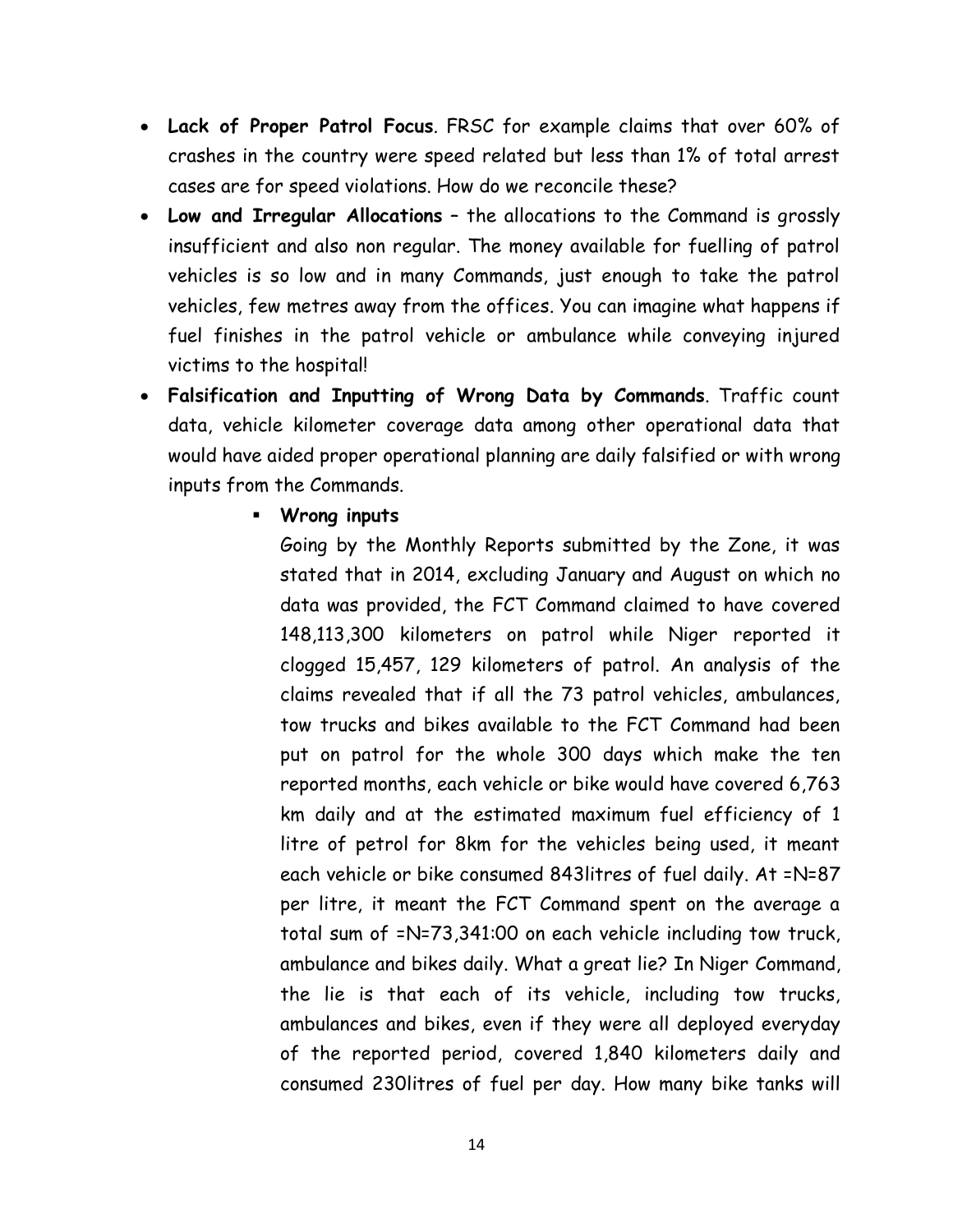contain a drum of fuel? So on the average =N=20,010:00 was spent per vehicle daily, on fuel? Then, where did the Commands get the money from? This makes mockery of statistics! However, upon further scrutiny, it was discovered that the data were not adding up as there were wrong inputs.

#### **Falsification**

After adding up the data to make necessary corrections, a case of falsification was suspected. FCT Command figures of 7,611,787, instead of 148,113,300 patrol kilometers collated from the Monthly reports in the ten months on which data were made available in 2014 could not have been realistic. It means each of the 73 vehicles including tow truck, ambulances and bikes, even if deployed on patrol every day, throughout the ten months covered 348km per vehicle\bike daily and at 1 litre covering 8 km with good fuel efficiency based on the vehicle brands, each vehicle consumed 43.5 litres of fuel per day. That means at =N=87 per litre, an average of =N=3,784 was spent per vehicle\bike daily. That means the Command spent =N=8,286,960;00 (Eight million, two hundred and eighty six thousand, nine hundred and sixty Naira, that is =N=3,784 X 73 vehicles X 30 days) monthly on fueling alone. That is a lie. It is over estimated. Niger Command's figure of 296,144km patrol coverage instead of 15, 457, 129 wrongly inputted and following the same pattern above gives an average cost of fuelling of =N=348:00 per day per vehicle thus for the 28 vehicles in 30 days, a total of =N=293,320;00 ( Two ninety three thousand, three hundred and twenty naira) was spent on fuelling in the whole Command was also a lie. This is underestimated.

 **Visibility Problem** – the Corps is becoming less visible on the highways as patrol vehicles are mostly stationed around the offices in the towns or near security check points to "ambush" motorists and punish drivers that stop for them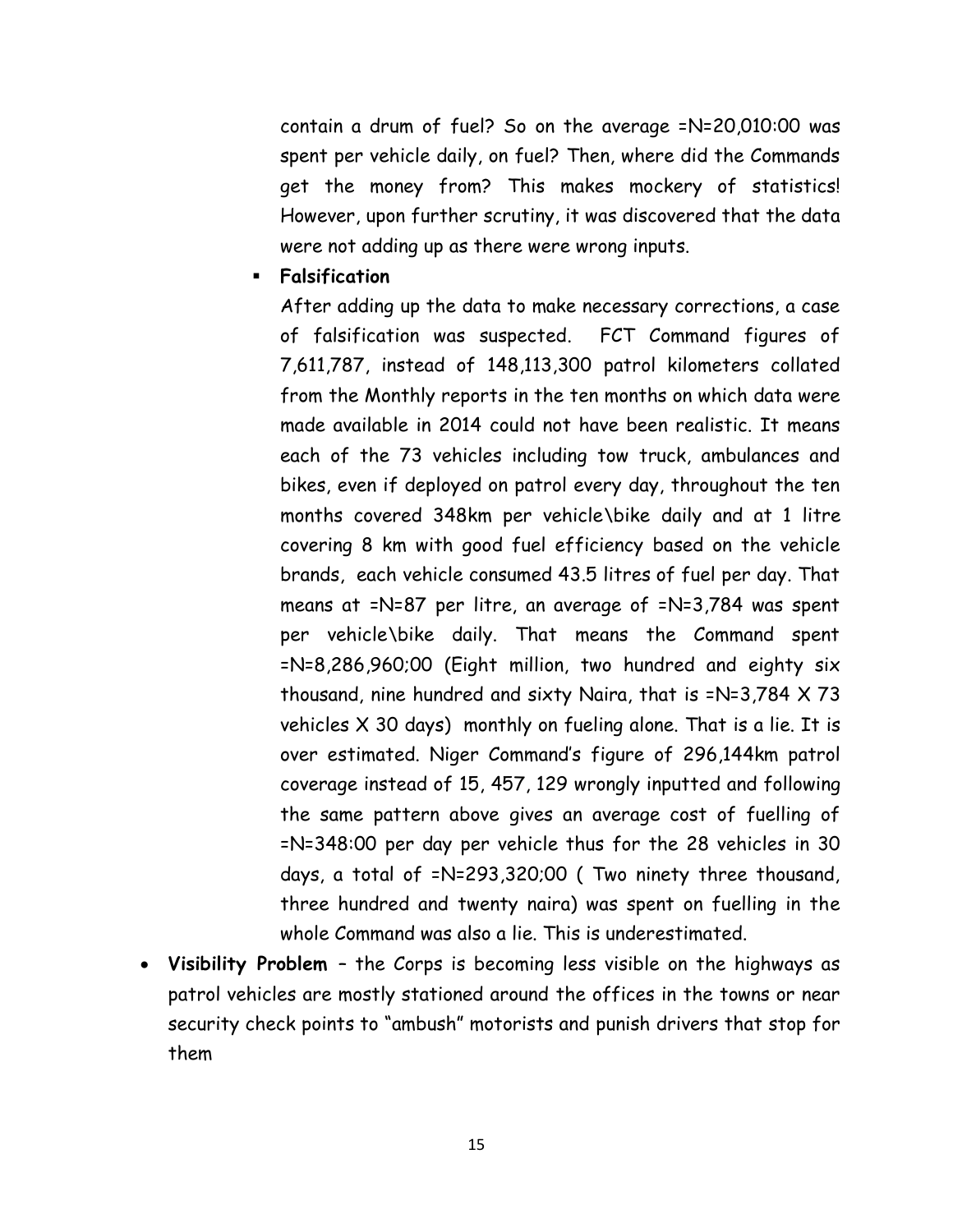- **Non Conducive Office Spaces/impoundment Points** the offices in certain locations are too small and with little spaces to keep impounded vehicles while there are few or no places outside the base to impound vehicles. In some other locations, the police do not make available their stations to keep impounded vehicles. These make arrest of drivers without proper documentation difficult while patrol teams may have to travel far usually in congested traffic to keep impounded vehicles. This frustrates patrol
- **Road Traffic Crash-** about 17% of RTC, 10% of deaths, and 13% of injuries occur in the RS 7 jurisdiction of only FCT and Niger Command, necessitating more proactive and effective strategies to tackle the trend. See Table 3 and Figure 1

|          | 2012  | 2013  | 2014  | 2012 | 2013  | 2014 | 2012  | 2013  | 2014  |
|----------|-------|-------|-------|------|-------|------|-------|-------|-------|
| NIGERIA  | 13262 | 13583 | 10380 | 6092 | 6544  | 5996 | 39348 | 40057 | 32062 |
| ZONE RS7 | 1956  | 2364  | 1997  | 601  | 773   | 562  | 4658  | 5566  | 4531  |
| RS 7 %   | 14.7% | 17.4% | 19.2% | 9.9% | 11.8% | 9.4% | 11.8% | 13.9% | 14.1% |

**TABLE 3: RTC RECORDS 2012-2014**

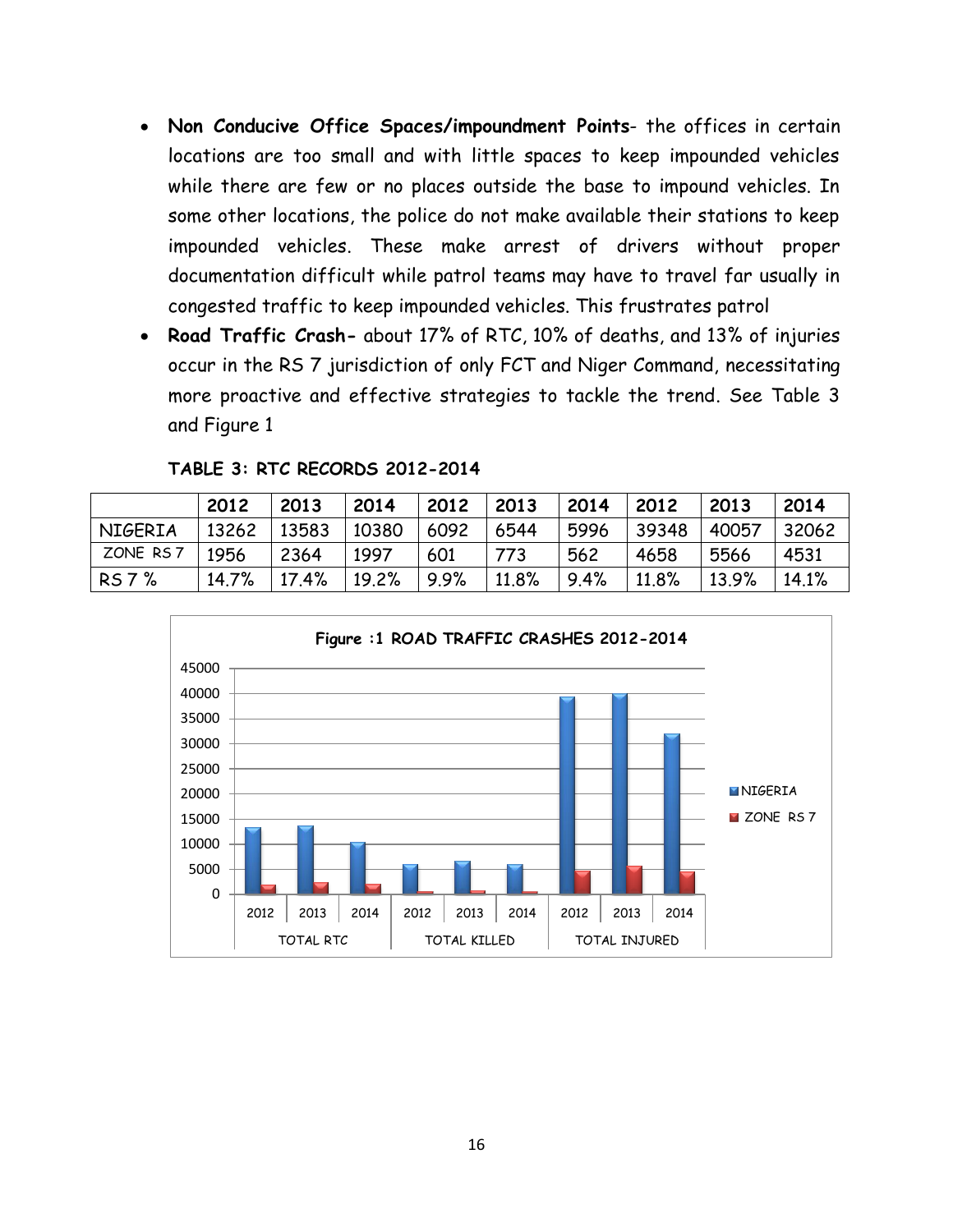**Improper Rating\Assessment of Commanding Officers**- with good performance ratings of Commands and their Commanding Officers, a lot of the present Commanding Officers will not have any business retaining their positions

### **WAY FORWARD**

Let us look at certain actions that could positively influence patrol operations.

- **Creativity in Patrol Strategies** Commands should be creative in evolving patrol strategies. Patrol should not be monotonous. It should actually be interesting. There could be operations like ;-
	- **Operation Good Morning**, where virtually every staff that is qualified to be on the road is dragged out very early in the morning with all the vehicles deployed to "storm " one or two patrol routes. The motorists who operate very early and indulge in offences such as overloading before the patrol teams usually get on the road are surprised and arrested. Many arrests are made in the swift operation that could last about one and a half hour before the Squads return to the base and normal operation resumes. The routes and days of such operations should not be predictive.
	- **Operation Good Evening**, when all the patrol teams on afternoon shift are asked to return to base a bit earlier and they face a particular route, may be noted for high indiscipline or very violent motorists or those usually not heeding the patrol teams' signals to stop them.
	- **Wanted Offenders Operations** the Command can also decide to have squad patrol to pick many wanted offenders. The list is compiled and the high number of vehicles and personnel that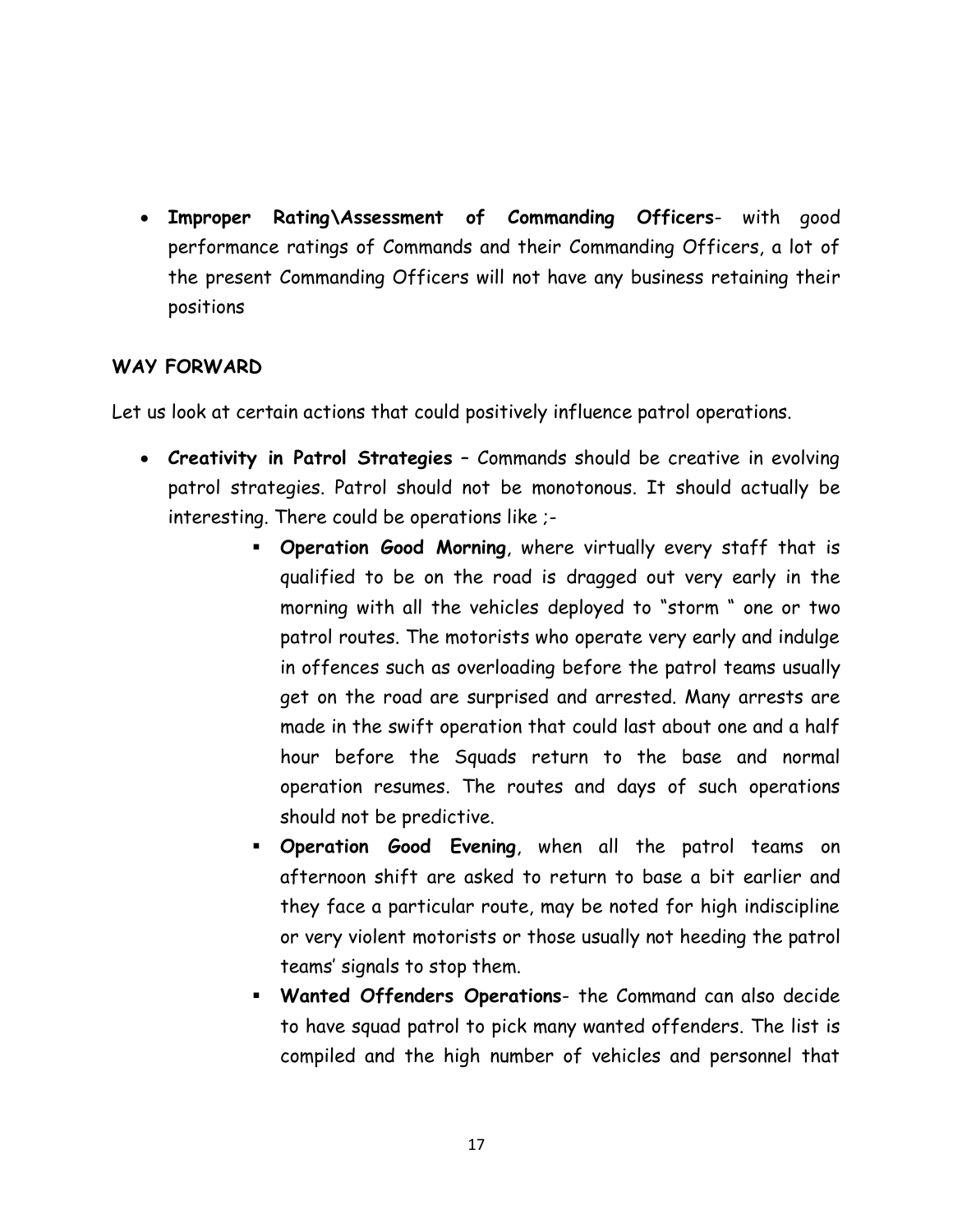are deployed for such operations aids arrests of many of these offenders

- **Competition** could also be instigated among patrol teams, Unit Commands and Special Marshals Units. Those doing well should be recognized and those not up to standard sanctioned. Squads could also be created in the Commands with their squad leaders and men clearly defined and vehicles and bikes attached to them. They operate like a "mini or sub-unit commands." They should be able to compete in healthy manner. This enhances operation of the Command
- **The special marshals unit should also be well mobilized and coordinated for patrol operations.** There should be proper documentation of operational records of the units for those doing well to be identified and recognized. This will also encourage healthy rivalry, enhancing patrol operations.
- **Focused Special Operations** Squad system could also be used to arrest certain category offenders, or for a particular rampant offence like speed violations. With the aid of radar guns and effective use of communication equipment, a lot of speeding drivers can be arrested.
- **Sectoral Intra-Commands patrol or inter unit command or inter sectoral patrol operations** can be deployed to break the problem of over familiarity of the patrol men with certain offenders in a particular locality.
- **Mobile Court Operations** will create good sanity on the road. Well coordinated mobile court should be operated on regular basis.
- **Patrolling with the Media** occasionally when fund permits will also create an awareness raised
- **Review of the FRSC Act and Regulations** FRSC should use the court decisions in cases involving the Corps to further strengthen the organization as the Corps is presently reviewing the legal authorities.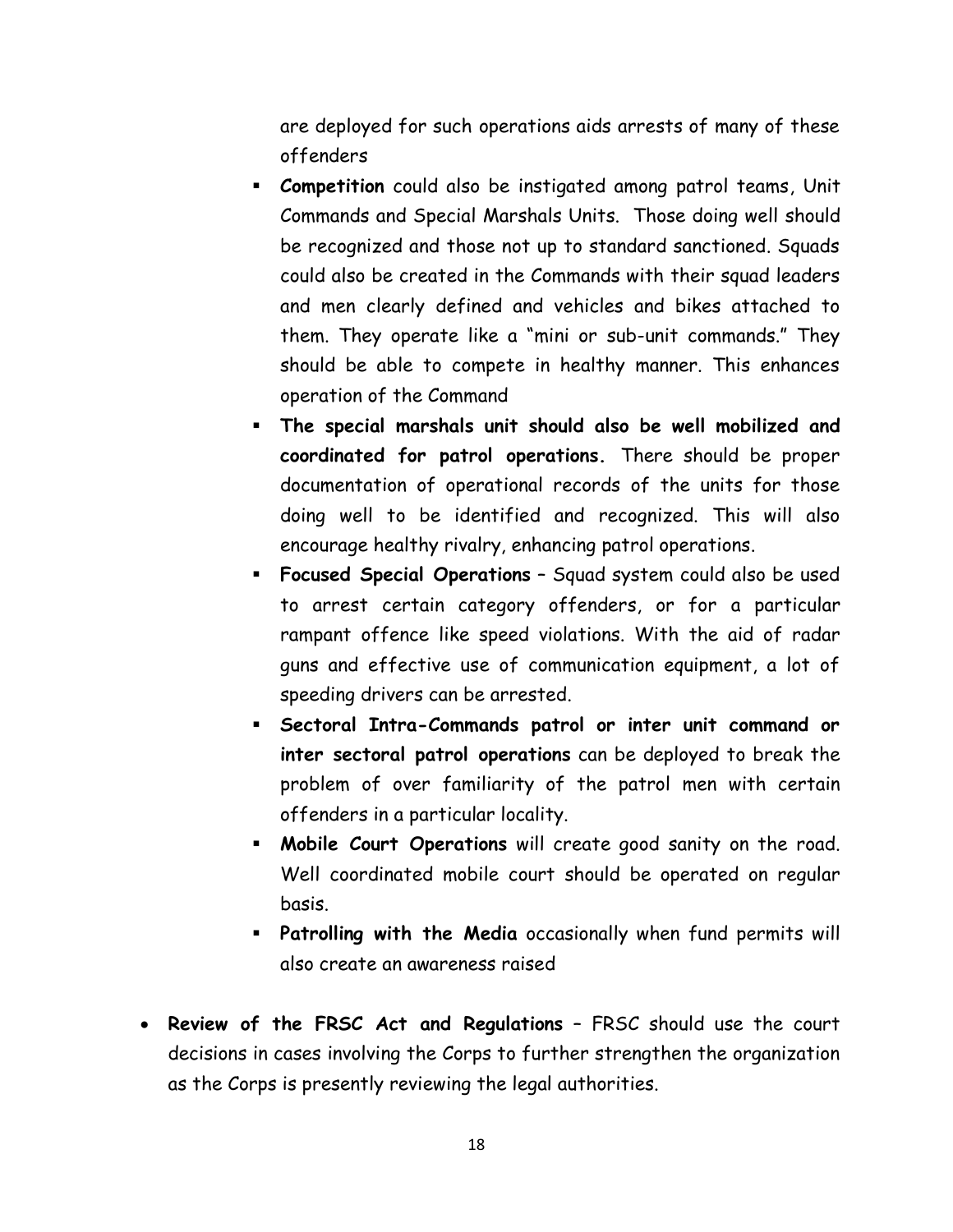- **Funding** the Corps should use its perceived performance and good ratings and the consequences of RTC to attract increase budgetary allocations as well as sponsorship drive to improve on the logistics, personnel and capital needs of the organization
- **Governments at all levels should improve the infrastructural framework** especially in the areas of roads and technological developments to provide conducive environments which enhances the performance of the organization
- **All officers that are on the patrol rank bracket of ARC-RC should be engaged principally in patrol duties.** Their level of involvement in administrative duties should be drastically reduced. They should all be dragged to the road for more visibility of the Corps. Number of patrol officers in RSHQ, Zonal HQ and Sector Administration should be drastically reduced. Even those that are still engaged on such admin duties should also be periodically scheduled for patrol
- **Human Rights Issues** should form part of our training curricula while the Corps Legal Office should have a functional Human Rights Unit which should have desks in all the commands
- **Better Supervision**. Commands should be better supervised with Rewards and Punishments duly and appropriately applied
- **Welfare is very critical**. The Corps needs to do more in this regards. The housing scheme presently embarked upon by the management is a positive one but more welfare options should be explored.
- **Improved and Regular Allocations to the Commands**. These will lead to improvement in operational performances.
- **Appointment of Competent Commanding Officers**. There should proper assessment of officers that can be appointed Commanding Officers while those already appointed should be properly rated. Those found incompetent should be sanctioned and removed when necessary and those doing well should be adequately commended.

# **CONCLUSION**

Patrol Operation is the core function of the FRSC as other major activities like Public Enlightenment, Rescue, Researches, Motor Vehicle Administration and the